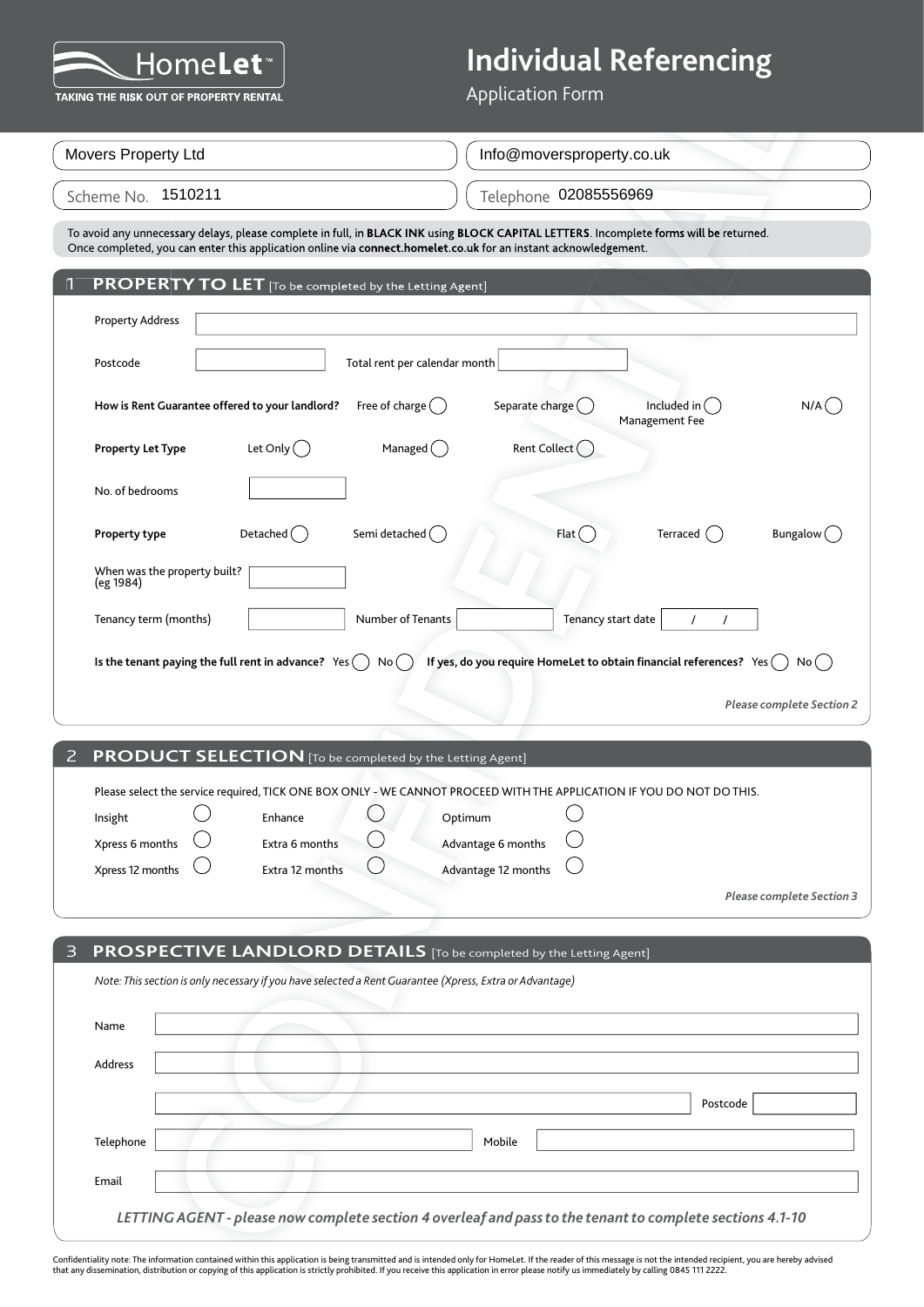

| <u>I IVIII CHES</u><br>TAKING THE RISK OUT OF PROPERTY RENTAL |                                                                                     | ___<br><b>Application Form</b>                                                                                                                                                                                                                    | - o                              |
|---------------------------------------------------------------|-------------------------------------------------------------------------------------|---------------------------------------------------------------------------------------------------------------------------------------------------------------------------------------------------------------------------------------------------|----------------------------------|
| Scheme No. 1510211                                            |                                                                                     | Telephone 02085556969                                                                                                                                                                                                                             |                                  |
|                                                               |                                                                                     | LETTING AGENT: WHAT IS THE TENANT'S SHARE OF RENT                                                                                                                                                                                                 | To be completed<br>by the Agent] |
|                                                               |                                                                                     | 4.1 YOUR PERSONAL DETAILS [To be completed by the Tenant]                                                                                                                                                                                         |                                  |
| Title:<br>Mr                                                  | Other<br>Mrs $($ )<br>Miss ( )                                                      |                                                                                                                                                                                                                                                   |                                  |
| First name                                                    |                                                                                     | Middle name                                                                                                                                                                                                                                       |                                  |
| Last name                                                     |                                                                                     |                                                                                                                                                                                                                                                   |                                  |
| Email                                                         |                                                                                     |                                                                                                                                                                                                                                                   |                                  |
| Other names                                                   |                                                                                     | Date of birth                                                                                                                                                                                                                                     | $\prime$                         |
| <b>Residential Status</b>                                     | Property owner (<br>Council tenant ()                                               | Living with friends/relatives $\bigcap$<br>Private tenant                                                                                                                                                                                         |                                  |
| <b>Employment status</b>                                      | Self-employed ()<br>Employed $($                                                    | Independent means $\bigcap$<br>Retired                                                                                                                                                                                                            |                                  |
|                                                               | On contract<br>Student                                                              | Unemployed                                                                                                                                                                                                                                        |                                  |
| Total gross annual income                                     |                                                                                     |                                                                                                                                                                                                                                                   |                                  |
| Your<br>Telephone                                             |                                                                                     | Your<br>Mobile                                                                                                                                                                                                                                    |                                  |
|                                                               | Bank / building society details: please provide the details of your current account |                                                                                                                                                                                                                                                   |                                  |
|                                                               |                                                                                     |                                                                                                                                                                                                                                                   |                                  |
| Account holder(s)                                             |                                                                                     | Bank name                                                                                                                                                                                                                                         |                                  |
| Bank Account no.                                              |                                                                                     | Sort code                                                                                                                                                                                                                                         |                                  |
|                                                               | <b>IMPORTANT - ADVERSE CREDIT HISTORY</b>                                           |                                                                                                                                                                                                                                                   |                                  |
|                                                               |                                                                                     | Do you have any County Court Judgements, Court Decrees, Bankruptcy, Administration Orders,<br>Individual Voluntary Arrangements, or any other adverse credit history whether settled or not?                                                      | NO $\bigcap$ YES $\bigcap$       |
|                                                               |                                                                                     | If YES, please detail on a separate sheet. Please note that failure to disclose information relating to adverse credit history may result in your application being declined.                                                                     |                                  |
|                                                               | YOUR ADDRESS [To be completed by the Tenant]                                        |                                                                                                                                                                                                                                                   |                                  |
| Current<br><b>Address</b>                                     |                                                                                     |                                                                                                                                                                                                                                                   |                                  |
|                                                               |                                                                                     |                                                                                                                                                                                                                                                   | Postcode                         |
| Period at Address                                             | Years                                                                               | Months                                                                                                                                                                                                                                            |                                  |
|                                                               |                                                                                     | We require three years worth of your address history. If you have lived at this address for more than three years,<br>please move to section 6. If you have been there for less than three years, please provide your previous address(es) below. |                                  |
| Previous<br>Address                                           |                                                                                     |                                                                                                                                                                                                                                                   |                                  |
|                                                               |                                                                                     |                                                                                                                                                                                                                                                   | Postcode                         |
|                                                               |                                                                                     |                                                                                                                                                                                                                                                   |                                  |
| Period<br>at Address                                          | Years                                                                               | Months                                                                                                                                                                                                                                            |                                  |
|                                                               |                                                                                     |                                                                                                                                                                                                                                                   |                                  |
| Previous<br>Address                                           |                                                                                     |                                                                                                                                                                                                                                                   | Postcode                         |

Confidentiality note: The information contained within this application is being transmitted and is intended only for HomeLet. If the reader of this message is not the intended recipient, you are hereby advised<br>that any di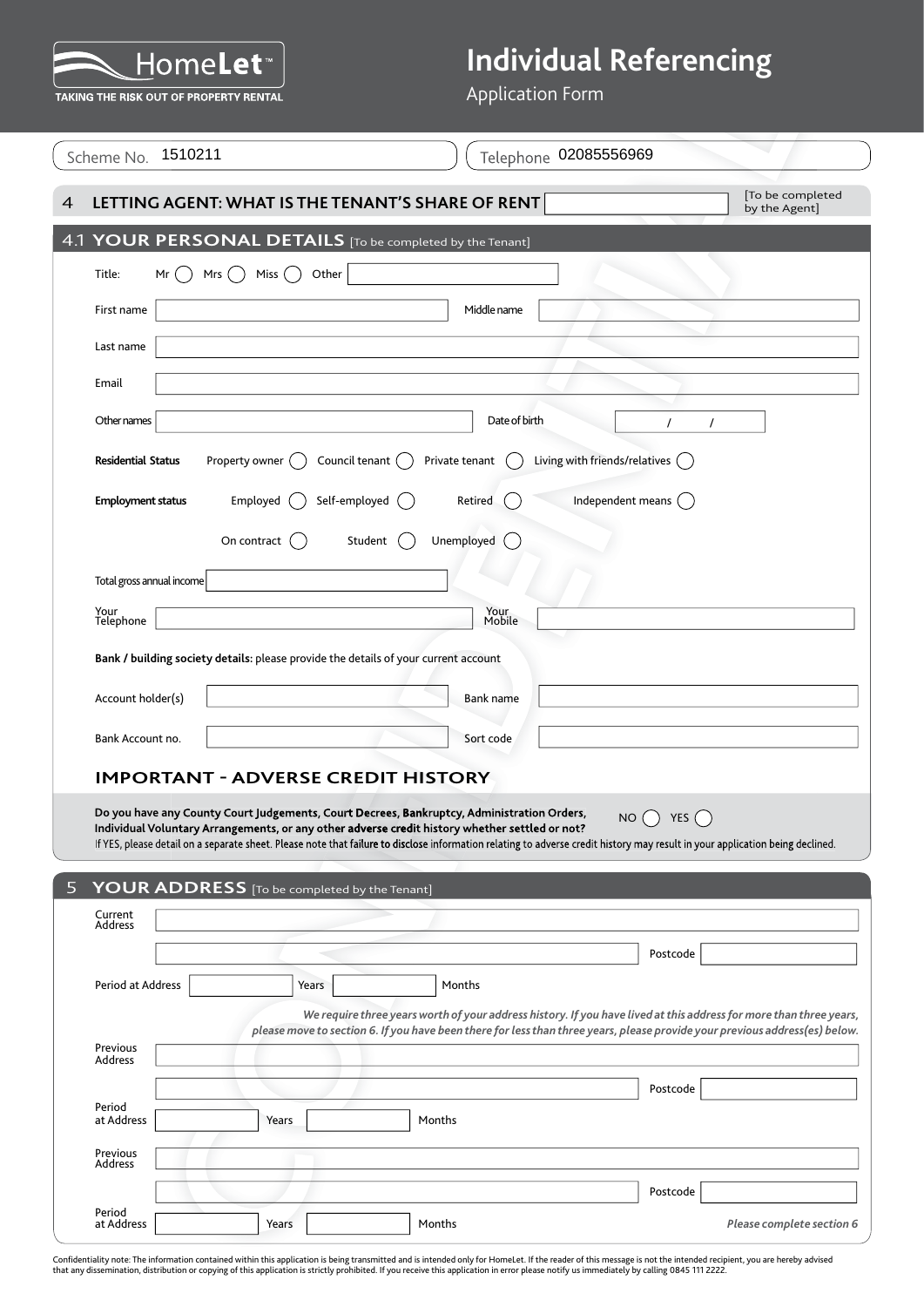

|                                |                                                            |                                                                                                                                   | <b>Application Form</b>                                                                                                        |                                                                                                                                                                                     |
|--------------------------------|------------------------------------------------------------|-----------------------------------------------------------------------------------------------------------------------------------|--------------------------------------------------------------------------------------------------------------------------------|-------------------------------------------------------------------------------------------------------------------------------------------------------------------------------------|
|                                | TAKING THE RISK OUT OF PROPERTY RENTAL                     |                                                                                                                                   |                                                                                                                                |                                                                                                                                                                                     |
|                                | Scheme No. 1510211                                         |                                                                                                                                   | Telephone 02085556969                                                                                                          |                                                                                                                                                                                     |
|                                |                                                            |                                                                                                                                   |                                                                                                                                | YOUR CURRENT LETTING AGENT/LANDLORD/MANAGING AGENT [To be completed by the Tenant]                                                                                                  |
|                                | If you are not a private tenant, please move to section 7. |                                                                                                                                   |                                                                                                                                |                                                                                                                                                                                     |
|                                |                                                            |                                                                                                                                   | If you are a private tenant please provide the details of the letting agent/ landlord/ managing agent of your current address. |                                                                                                                                                                                     |
| Name                           |                                                            |                                                                                                                                   |                                                                                                                                |                                                                                                                                                                                     |
| Address                        |                                                            |                                                                                                                                   |                                                                                                                                |                                                                                                                                                                                     |
|                                |                                                            |                                                                                                                                   |                                                                                                                                | Postcode                                                                                                                                                                            |
| Telephone                      |                                                            |                                                                                                                                   | <b>Evening Telephone</b>                                                                                                       |                                                                                                                                                                                     |
| Email                          |                                                            |                                                                                                                                   |                                                                                                                                | Fax                                                                                                                                                                                 |
|                                |                                                            |                                                                                                                                   |                                                                                                                                | Please complete section 7                                                                                                                                                           |
|                                |                                                            |                                                                                                                                   |                                                                                                                                |                                                                                                                                                                                     |
|                                |                                                            |                                                                                                                                   | YOUR FINANCIAL INFORMATION [To be completed by the Tenant]                                                                     |                                                                                                                                                                                     |
| Current Employer ()<br>Company |                                                            | will prevent us from contacting your referee and will delay your application.<br>Accountant $\bigcap$<br>Pension Administrator () | Self-employed (SA302 / SA100) (                                                                                                | Please tell us about your earnings and provide the details of a financial referee below (please tick one). Failure to provide your gross annual income<br>Benefit / Other $\bigcap$ |
| Name                           |                                                            |                                                                                                                                   |                                                                                                                                |                                                                                                                                                                                     |
| Address                        |                                                            |                                                                                                                                   |                                                                                                                                |                                                                                                                                                                                     |
|                                |                                                            |                                                                                                                                   |                                                                                                                                | Postcode                                                                                                                                                                            |
| Contact<br>Name                |                                                            |                                                                                                                                   | Contact<br>Position                                                                                                            |                                                                                                                                                                                     |
| Telephone                      |                                                            |                                                                                                                                   | Fax                                                                                                                            |                                                                                                                                                                                     |
|                                |                                                            |                                                                                                                                   |                                                                                                                                | Providing an email address or fax number could                                                                                                                                      |
| Email                          |                                                            |                                                                                                                                   |                                                                                                                                | result in a QUICKER RESPONSE from your referee.                                                                                                                                     |
| Your position                  |                                                            |                                                                                                                                   |                                                                                                                                |                                                                                                                                                                                     |
|                                | Is this position: Permanent (                              | <b>Contract Terms</b><br>Contract (                                                                                               | Months                                                                                                                         | Hours per week                                                                                                                                                                      |
|                                | Payroll/Service/Pension number:                            |                                                                                                                                   |                                                                                                                                |                                                                                                                                                                                     |
|                                | Gross Salary/Pension/Drawings per annum:                   |                                                                                                                                   |                                                                                                                                | If self-employed please indicate your                                                                                                                                               |
| <b>Start Date</b>              |                                                            | End Date (if applicable)                                                                                                          |                                                                                                                                | earnings from the last year                                                                                                                                                         |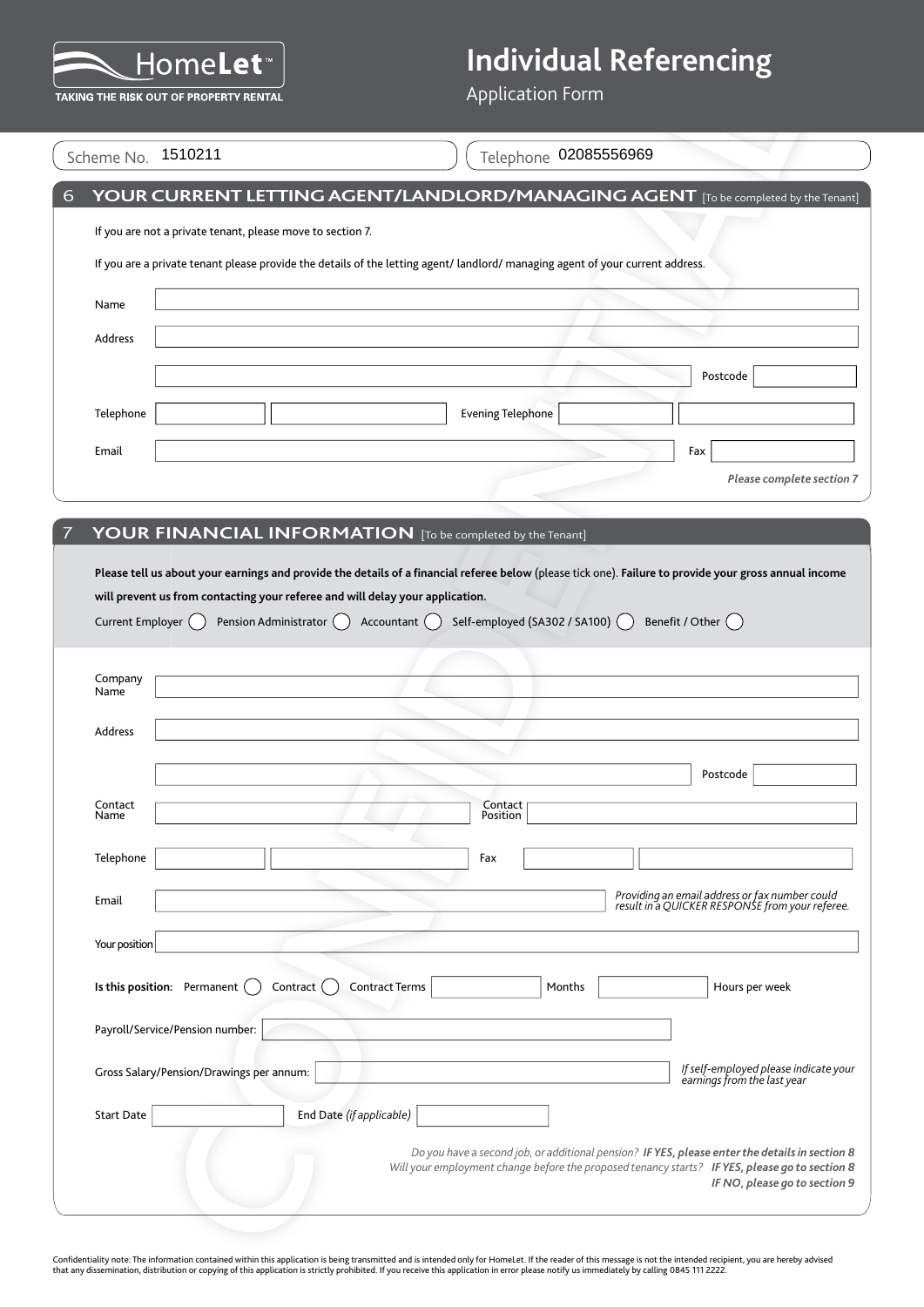

|                     | Scheme No. 1510211                                                | Telephone 02085556969                                                                                                                                                                                    |
|---------------------|-------------------------------------------------------------------|----------------------------------------------------------------------------------------------------------------------------------------------------------------------------------------------------------|
|                     |                                                                   |                                                                                                                                                                                                          |
|                     |                                                                   | <b>ADDITIONAL FINANCIAL INFORMATION</b> [To be completed by the Tenant]<br>If you are changing to new employment, have a second job or another source of income, please provide details in this section. |
| Future employer ()  | Second employer ()                                                | Pension administrator<br>Benefit/other<br>Accountant (                                                                                                                                                   |
| Company<br>Name     |                                                                   |                                                                                                                                                                                                          |
| Contact<br>Address  |                                                                   |                                                                                                                                                                                                          |
|                     |                                                                   | Postcode                                                                                                                                                                                                 |
| Contact             |                                                                   | Contact<br>Position                                                                                                                                                                                      |
| Name                |                                                                   |                                                                                                                                                                                                          |
| Telephone           |                                                                   | Fax                                                                                                                                                                                                      |
| Email               |                                                                   | Providing an email address or fax number could result in a QUICKER RESPONSE<br>from your referee.                                                                                                        |
| Your Position       |                                                                   |                                                                                                                                                                                                          |
|                     | Is this position: Permanent<br>Contract                           | <b>Contract Terms</b><br>Months<br>Hours per week                                                                                                                                                        |
|                     | Payroll/Service/Pension number:                                   |                                                                                                                                                                                                          |
|                     | Gross Salary/Pension/Drawings per annum:                          | If self-employed please include your<br>earnings from the last year                                                                                                                                      |
|                     |                                                                   |                                                                                                                                                                                                          |
| <b>Start Date</b>   | End Date (if applicable)                                          |                                                                                                                                                                                                          |
|                     | <b>ADDITIONAL INFORMATION</b> [To be completed by the Tenant]     |                                                                                                                                                                                                          |
|                     |                                                                   | . PLEASE NOTE, the information contained within this section is not mandatory for your reference, however your letting agent may require this to                                                         |
| Marital status:     | assist with your application<br>Single<br>Married                 | Divorced/Separated<br>Other                                                                                                                                                                              |
| Are you a smoker?   | YES<br><b>NO</b>                                                  | Do you have any pets? $YES$<br>NO                                                                                                                                                                        |
|                     | Names and ages of any children who will be occupying the property |                                                                                                                                                                                                          |
|                     |                                                                   |                                                                                                                                                                                                          |
|                     |                                                                   | Nationality                                                                                                                                                                                              |
| National            |                                                                   |                                                                                                                                                                                                          |
| Insurance<br>Number |                                                                   |                                                                                                                                                                                                          |
| Passport<br>Number  |                                                                   |                                                                                                                                                                                                          |
|                     | Your next of kin (this should NOT be your spouse):                |                                                                                                                                                                                                          |
| Name                |                                                                   |                                                                                                                                                                                                          |
| Address             |                                                                   |                                                                                                                                                                                                          |
|                     |                                                                   |                                                                                                                                                                                                          |
| Telephone           |                                                                   | Postcode<br>Relationship                                                                                                                                                                                 |